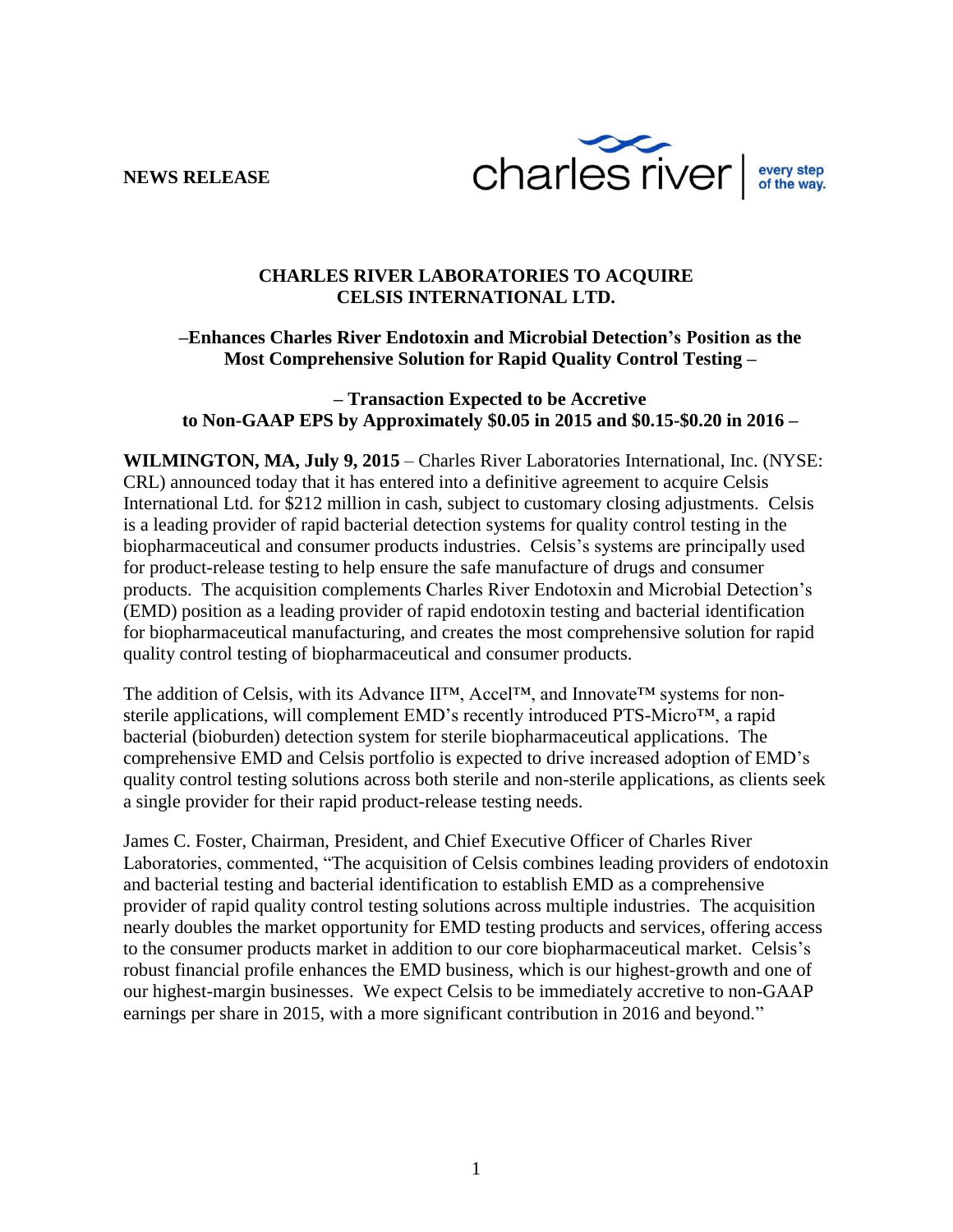# **Additional Financial and Transaction Details**

The revenue growth rate for Celsis is expected to be in the low-double digits for the foreseeable future, with a non-GAAP operating margin higher than the Manufacturing Support segment. The purchase price implies a multiple of approximately 14x adjusted EBITDA for the last twelve months through March 31, 2015.

The transaction is expected to close in the third quarter of 2015, subject to customary closing conditions. Based on the anticipated timing of the close, the acquisition is expected to represent approximately 1% of Charles River's 2015 consolidated revenue, and approximately 2.5% of 2016 consolidated revenue. It is also expected to be accretive to non-GAAP earnings per share by approximately \$0.05 in 2015 and \$0.15 to \$0.20 in 2016. The Company expects to generate modest operational synergies as a result of the acquisition, with benefits totaling at least \$2 million in 2016. Items excluded from non-GAAP earnings per share are expected to include all transaction-related costs, which primarily include amortization of intangible assets and certain third-party integration costs.

The acquisition and associated fees are expected to be financed through a combination of borrowings under Charles River's revolving credit facility and cash. Charles River will not assume any of Celsis's debt or cash balances as part of this transaction. Celsis will be reported as part of the EMD business in Charles River's Manufacturing Support segment.

## **Webcast**

Charles River Laboratories has scheduled a live webcast on Thursday, July 9, at 8:30 a.m. ET to discuss matters relating to this press release. To participate, please go to *interiver.com* and select the webcast link. You can also find the associated slide presentation on the website.

### **Use of Non-GAAP Financial Measures**

This press release contains non-GAAP financial measures, such as non-GAAP earnings per diluted share, which exclude the amortization of intangible assets and other charges related to our acquisitions and expenses associated with evaluating acquisitions. We exclude these items from the non-GAAP financial measures because they are outside our normal operations. This press release also refers to our revenue in both a GAAP and non-GAAP (constant currency) basis. There are limitations in using non-GAAP financial measures, as they are not prepared in accordance with generally accepted accounting principles, and may be different than non-GAAP financial measures used by other companies. In particular, we believe that the inclusion of supplementary non-GAAP financial measures in this press release helps investors to gain a meaningful understanding of our core operating results and future prospects without the effect of these often-one-time charges, and is consistent with how management measures and forecasts the Company's performance, especially when comparing such results to prior periods or forecasts. We believe that the financial impact of our acquisitions (and in certain cases, the evaluation of such acquisitions, whether or not ultimately consummated) is often large relative to our overall financial performance, which can adversely affect the comparability of our results on a period-to-period basis. In addition,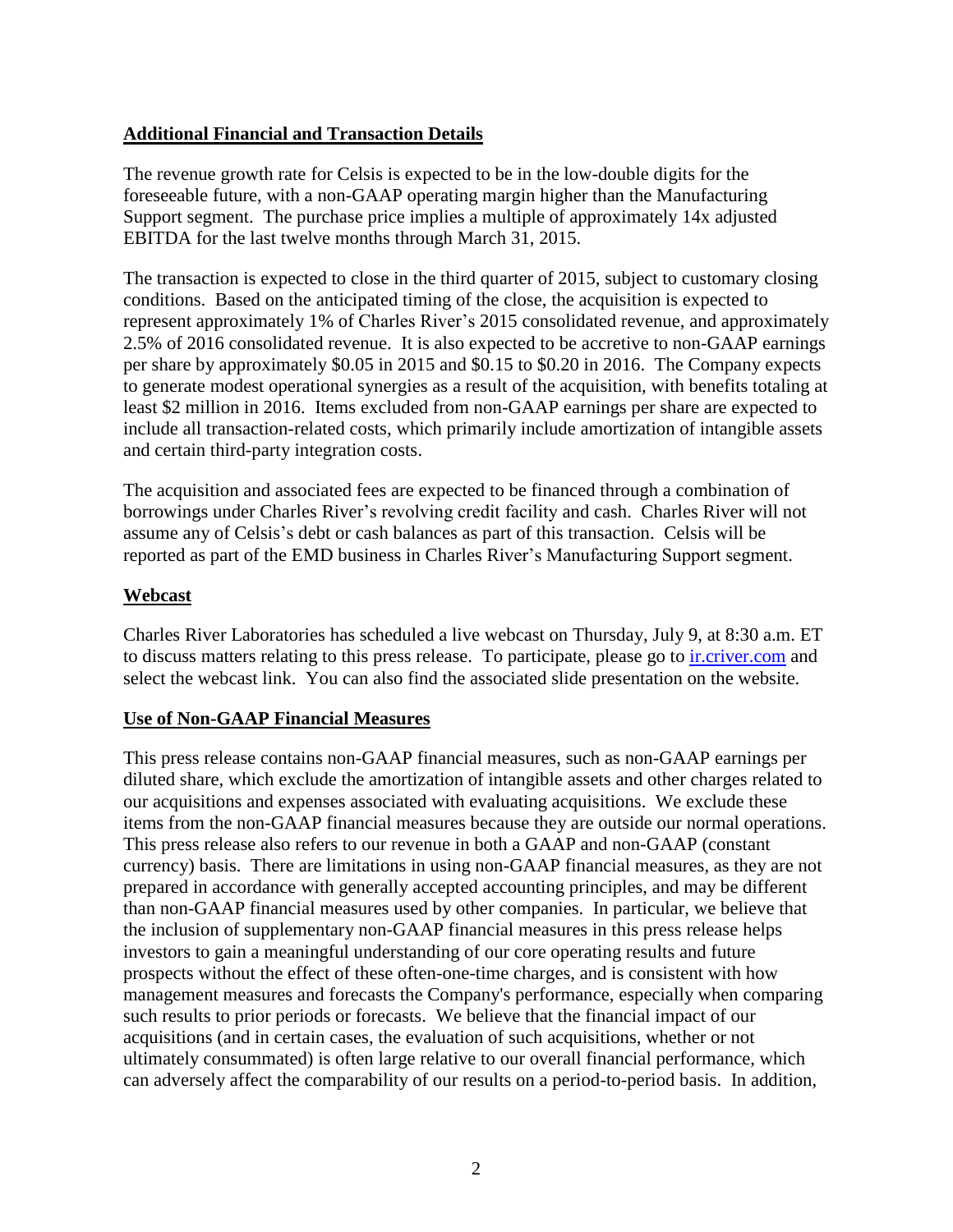certain activities, such as business acquisitions, happen infrequently and the underlying costs associated with such activities do not recur on a regular basis. Presenting revenue on a constant currency basis allows investors to measure our revenue growth exclusive of foreign currency exchange fluctuations more clearly. Non-GAAP results also allow investors to compare the Company's operations against the financial results of other companies in the industry who similarly provide non-GAAP results. The non-GAAP financial measures included in this press release are not meant to be considered superior to or a substitute for results of operations prepared in accordance with GAAP. The Company intends to continue to assess the potential value of reporting non-GAAP results consistent with applicable rules and regulations. A reconciliation of non-GAAP earnings per share for 2015 and 2016 to the most directly comparable GAAP financial measure has not been included because it is impracticable to determine the allocation of the purchase price and other necessary adjustments at this time.

### **Caution Concerning Forward-Looking Statements**

This news release includes forward-looking statements within the meaning of the Private Securities Litigation Reform Act of 1995. Forward-looking statements may be identified by the use of words such as "anticipate," "believe," "expect," "will," "may," "estimate," "plan," "outlook," and "project" and other similar expressions that predict or indicate future events or trends or that are not statements of historical matters. Forward-looking statements include statements in this press release regarding the acquisition of Celsis International Ltd. (Celsis), expectations regarding the timing of the closing of the acquisition, and Charles River's expectations with respect to the impact of Celsis on the Company, its service offerings, revenue, revenue growth rates and earnings; Charles River's projected future performance including revenue and earnings per share; as well as Charles River's future growth in the area of endotoxin and microbial detection products and services. Forward-looking statements are based on Charles River's current expectations and beliefs, and involve a number of risks and uncertainties that are difficult to predict and that could cause actual results to differ materially from those stated or implied by the forward-looking statements. Those risks and uncertainties include, but are not limited to, the ability to successfully complete the acquisition of Celsis. A further description of these risks, uncertainties, and other matters can be found in the Risk Factors detailed in Charles River's Annual Report on Form 10-K as filed on February 17, 2015, as well as other filings we make with the Securities and Exchange Commission. Because forward-looking statements involve risks and uncertainties, actual results and events may differ materially from results and events currently expected by Charles River, and Charles River assumes no obligation and expressly disclaims any duty to update information contained in this news release except as required by law.

# **About Charles River**

Charles River provides essential products and services to help pharmaceutical and biotechnology companies, government agencies and leading academic institutions around the globe accelerate their research and drug development efforts. Our dedicated employees are focused on providing clients with exactly what they need to improve and expedite the